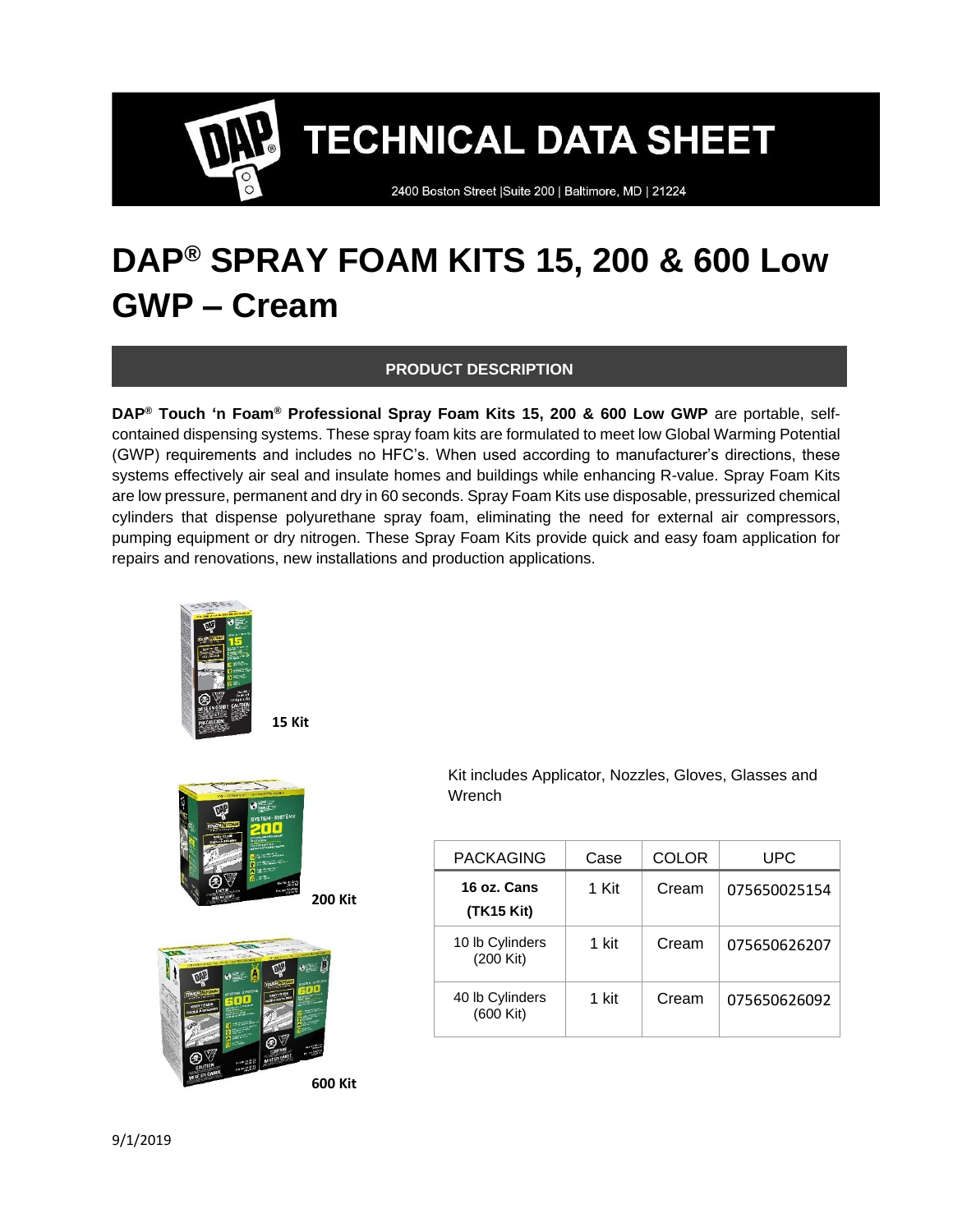2400 Boston Street | Suite 200 | Baltimore, MD | 21224

### **KEY FEATURES & BENEFITS**

- Where sold, complies with State HFC regulations
- Contains no HFC's
- ICC Evaluation Service Listed ESR 3052
- Foam dries in 60 seconds
- Fully portable
- Class A fire-rated
- Closed cell structure
- Resists moisture that can lead to mold or mildew
- Bonds to a variety of materials including wood, masonry, metals, and drywall
- Seals out air and moisture saving on energy costs all year round
- High R-Values
- Interior / exterior use

#### **SUGGESTED USES**

#### **USE TO FILL AND SEAL:**

- Stud wall cavities
- Rim joists
- Basements
- Attics
- **Crawlspaces**
- **Foundations**
- **Ducting**

#### **FOR BEST RESULTS**

- Apply in temperatures between  $60^{\circ}$ F-  $90^{\circ}$ F (16 $^{\circ}$ C 32 $^{\circ}$ C)
- Surface must be clean, dry, and free of all foreign material for adhesion

#### **APPLICATION**

**DIRECTIONS: Important – read all directions and cautions before use. Always wear gloves, eye protection and work clothes. Use drop cloths. Product is flammable during dispensing – turn off sources of ignition prior to use**

**Preparation:** To promote adhesion, surface must be clean, dry, and free of all foreign material. All substrate surfaces should be clean/dry and above 60°F (16°C) prior to application. Variance outside of the recommended temperature can drastically affect the adhesion and yield of your foam kit.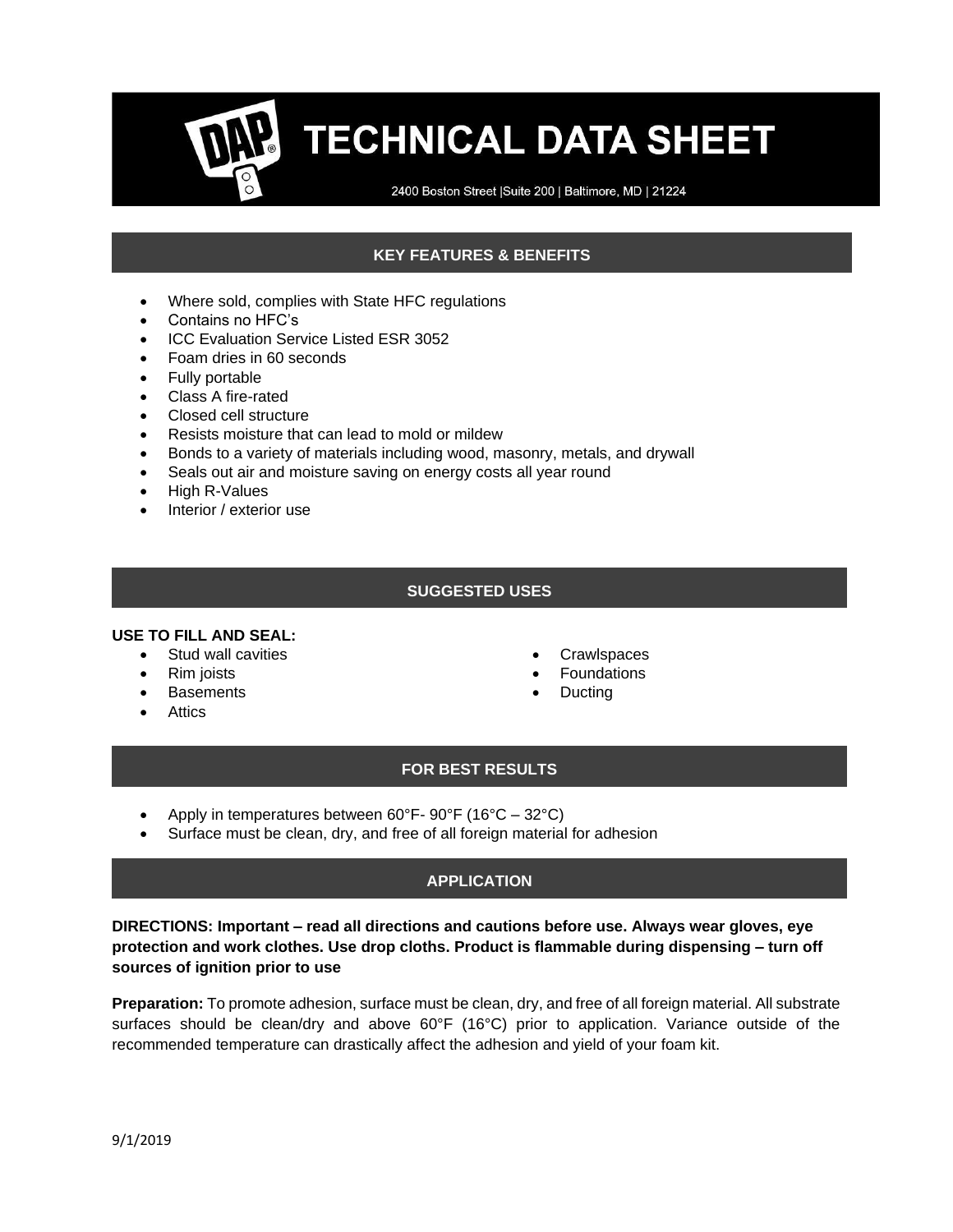2400 Boston Street | Suite 200 | Baltimore, MD | 21224

**Application:** Refer to "2-Component Polyurethane Spray Foam Instructions for Use" found inside the product carton. **IMPORTANT: CHECK 3 TEMPERATURES.**

| <b>IMPORTANT: CHECK 3 TEMPERATURES.</b><br>Low temperatures can affect foam performance. |                                  |                                           |  |  |
|------------------------------------------------------------------------------------------|----------------------------------|-------------------------------------------|--|--|
| <b>CHEMICALS</b>                                                                         | <b>SURFACES</b>                  | <b>AIR</b>                                |  |  |
| <b>1 70°F/21°C</b><br>(70°-90°F/21°-32°C)                                                | 60°F/16°C<br>(60°-90°F/16°-32°C) | <b>↑ 60°F/16°C</b><br>(60°-90°F/16°-32°C) |  |  |

**Clean-up:** If wet foam contacts skin, clean immediately with a dry rag – do not use water – water accelerates curing. Cured foam must be removed mechanically from surfaces. Uncured foam can be cleaned from most surfaces with Foam Cleaner or acetone. If foam dries on skin, apply generous amounts of petroleum jelly, put on plastic gloves and wait 1 hour. With a clean cloth, firmly wipe off residue and repeat process if necessary. DO NOT use acetone or other solvents to remove product from skin.

**Storage & Disposal.** Keep container tightly closed in a cool, well-ventilated area. Store upright below 90° F (33°C). Do not expose containers to conditions that may damage, puncture, or burst the containers. Dispose of leftover material / containers in accordance with Federal, state, and local regulations. See SDS for more information.

| <b>TYPICAL PHYSICAL &amp; CHEMICAL PROPERTIES</b>                |                                                                                                                                 |  |  |  |
|------------------------------------------------------------------|---------------------------------------------------------------------------------------------------------------------------------|--|--|--|
|                                                                  |                                                                                                                                 |  |  |  |
| Theoretical Yield / Output* (15/200/600)                         | Up to 15 board feet $(1.46m^2@25mm)$<br>Up to 200 board feet $(18.88m^2 \t{25mm})$<br>Up to 600 board feet $(56.64m^2 \ @25mm)$ |  |  |  |
| Dry Time/ Tack Free                                              | $30 - 60$ seconds                                                                                                               |  |  |  |
| Cure Time                                                        | Approx. 1 hour                                                                                                                  |  |  |  |
| <b>Shelf Life</b>                                                | 12 months. Expiration date on box                                                                                               |  |  |  |
| <b>Application Temperature Range</b>                             | 60°F - 100°F (16°C ~ 38°C)                                                                                                      |  |  |  |
| Cuttable                                                         | 5 minutes                                                                                                                       |  |  |  |
| <b>ASTM E84 Surface Burning Characteristics</b><br>(Flame/Smoke) | 15 / 400@ 2"                                                                                                                    |  |  |  |
| ASTM D1622 Density (Core)<br>(in place)                          | $1.75 +/-$ . 25pcf (28.0 +/- 4.0kg/m3)<br>$2.06 +/-$ . 25pcf (33.0 +/- 4.0kg/m3)                                                |  |  |  |
| <b>ASTM D6226 Closed Cell Content</b>                            | $>90\%$                                                                                                                         |  |  |  |
| International Residential Code                                   | Compliant                                                                                                                       |  |  |  |
| California Bureau of Home Furnishings & Insulation               | Listed                                                                                                                          |  |  |  |
| ASTM C518 Aged R-Value, 1"/2"                                    | 6.6/13.3                                                                                                                        |  |  |  |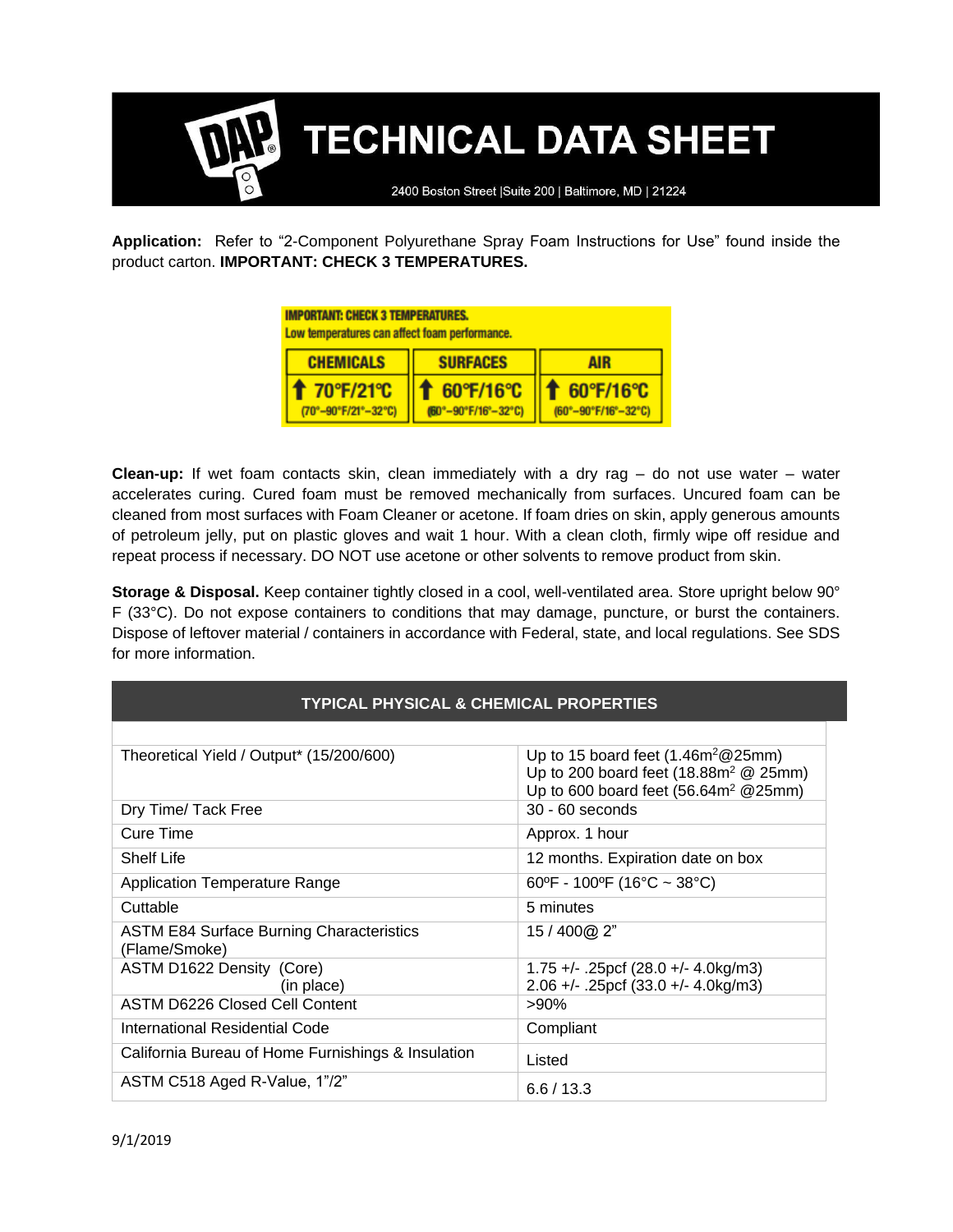2400 Boston Street | Suite 200 | Baltimore, MD | 21224

| <b>ICC Evaluation Service Listed</b>   | ESR 3052                                     |
|----------------------------------------|----------------------------------------------|
|                                        |                                              |
| ASTM E-2178 Air Permeance              | <0.004 CFM / ft2 (<0.02 L/s/m2)              |
| <b>ASTM D1621 Compressive Strength</b> | 31 psi (214 kPa)                             |
| ASTM E-96 Water Vapor Transmission     | 0.83 perm @2" (47.4 ng/Pa s m <sup>2</sup> ) |
| <b>ASTM D1623 Tensile Strength</b>     | 24.2 psi (167 kPa)                           |
|                                        |                                              |

\*A board foot is defined as a 12" x 12" square at 1" thick. Actual output can be affected by a number of factors including temperature and humidity. The theoretical yield has become an industry standard for identifying certain sizes of 2-component kits. Theoretical yield calculations are performed in perfect laboratory conditions, without taking into account the loss of blowing agent or the variations in application method and types.

#### **SAFETY**

See product label or Safety Data Sheet (SDS) for health and safety information. You can request an SDS by visiting our website at dap.com or calling 888-DAP-TIPS.

#### **WARRANTY**

**LIMITED WARRANTY:** If the product fails to perform when used as directed, within one year from the date of purchase, call 888-DAP-TIPS, with your sales receipt and product container available, for replacement product or sales price refund. DAP Products Inc. will not be responsible for incidental or consequential damages.

#### **COMPANY IDENTIFICATION**

**Manufacturer:** DAP Products Inc., 2400 Boston Street, Baltimore, Maryland 21224

**Usage Information:** Call 888-DAP-TIPS or visit dap.com & click on "Ask the Expert"

**Order Information:** 800-327-3339 or orders@dap.com